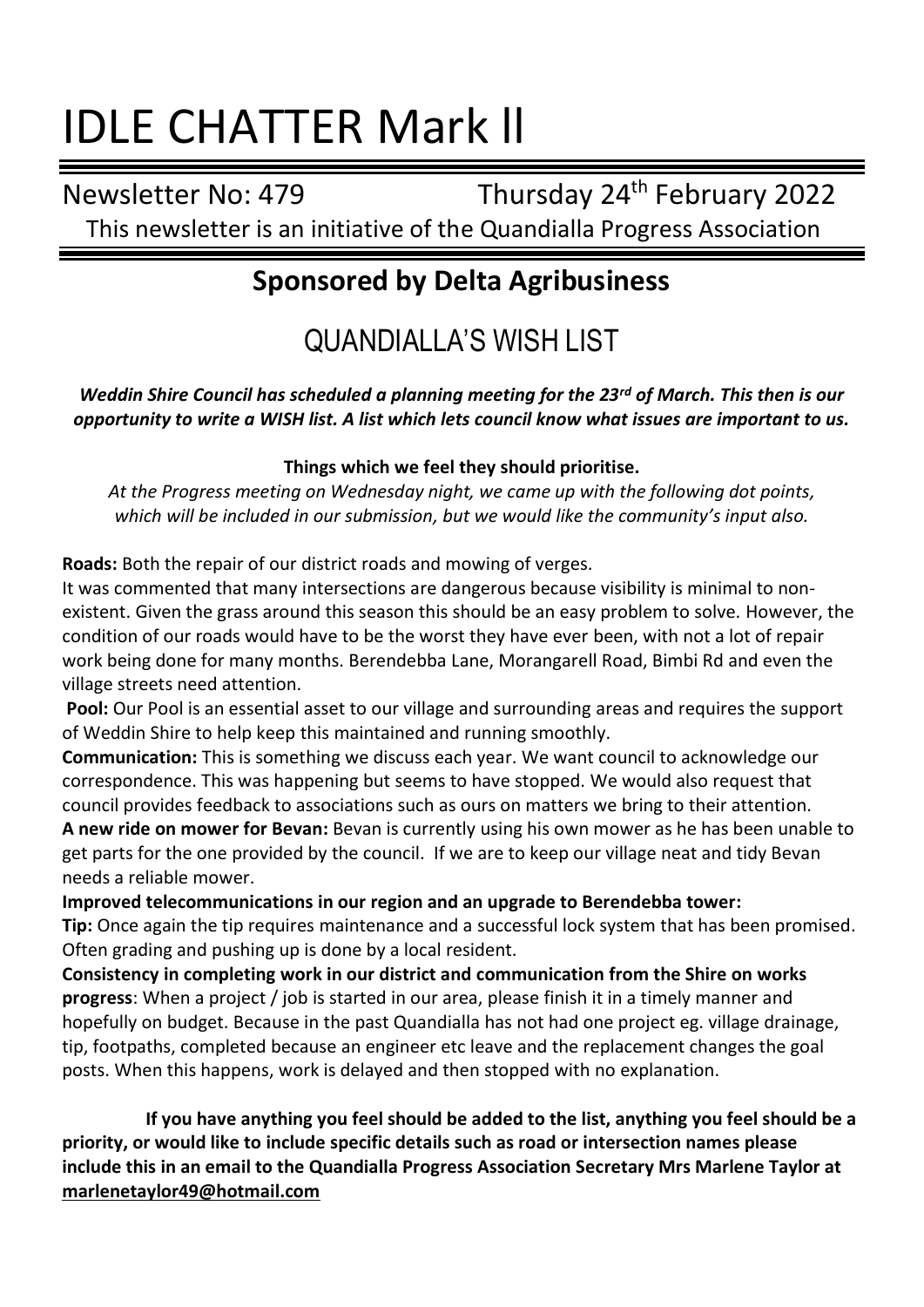# QUANDIALLA FRIDAY NIGHT JACKPOTS:

#### **Bland Hotel Joker Jackpot Draw ………**

The Joker Jackpot was not claimed and this week the jackpot will be \$500, and you have 6 chances to win a meat tray and a chance to choose the Joker Card.



#### **Quandialla Bowling Club Draws …………………..**

The Riverina Club Draw and Members Draw was claimed last week by a lucky punter from Ungarie, so this Friday the Riverina Jackpot will start again at \$500. While the Members Club Draw was claimed by John P, so that jackpot will start again at \$50.

> Remember if your badge number is drawn for any of the jackpots. YOU MUST BE AT THE CLUB to claim your prize when it is announced.

# *Good Luck Everyone*



### *ST MARKS ANGLICAN CHURCH SERVICE*

Next Service will be held on Sunday 6<sup>th</sup> March at 6pm. *Everyone Welcome*

Congratulations

# On the Mahon Family Book Launch

*On Saturday 19th February the Mahon Family enjoyed a successful book launch of the family history of John Mahon who took up a selection of 640 acres of land on the Morangorell Run in 1880.*

*Mick Mahon with help from family and friends compiled the information that was gathered and put pen to paper or as Mick stated in the book "here's Cyril on this computer chook pecking away telling the story". P.S. Cyril is known to all as Mick.*

John and I called in and caught up with Mick at the Bland Hotel, where the book launch was being held. We came away with a book and I have enjoyed reading the easy-going style of writing that Mick used to tell his family's history, and I would like to take this opportunity to Congratulate Mick on a job well done.

### **BLAND HOTEL**

Open: 12 Midday – Monday to Saturday Meals available from the Bistro Lunch 12 to 2pm & Dinner 6.30pm to 8.30pm Dine In or Take Away & Don't Forget – Pizza Night on Wednesdays.

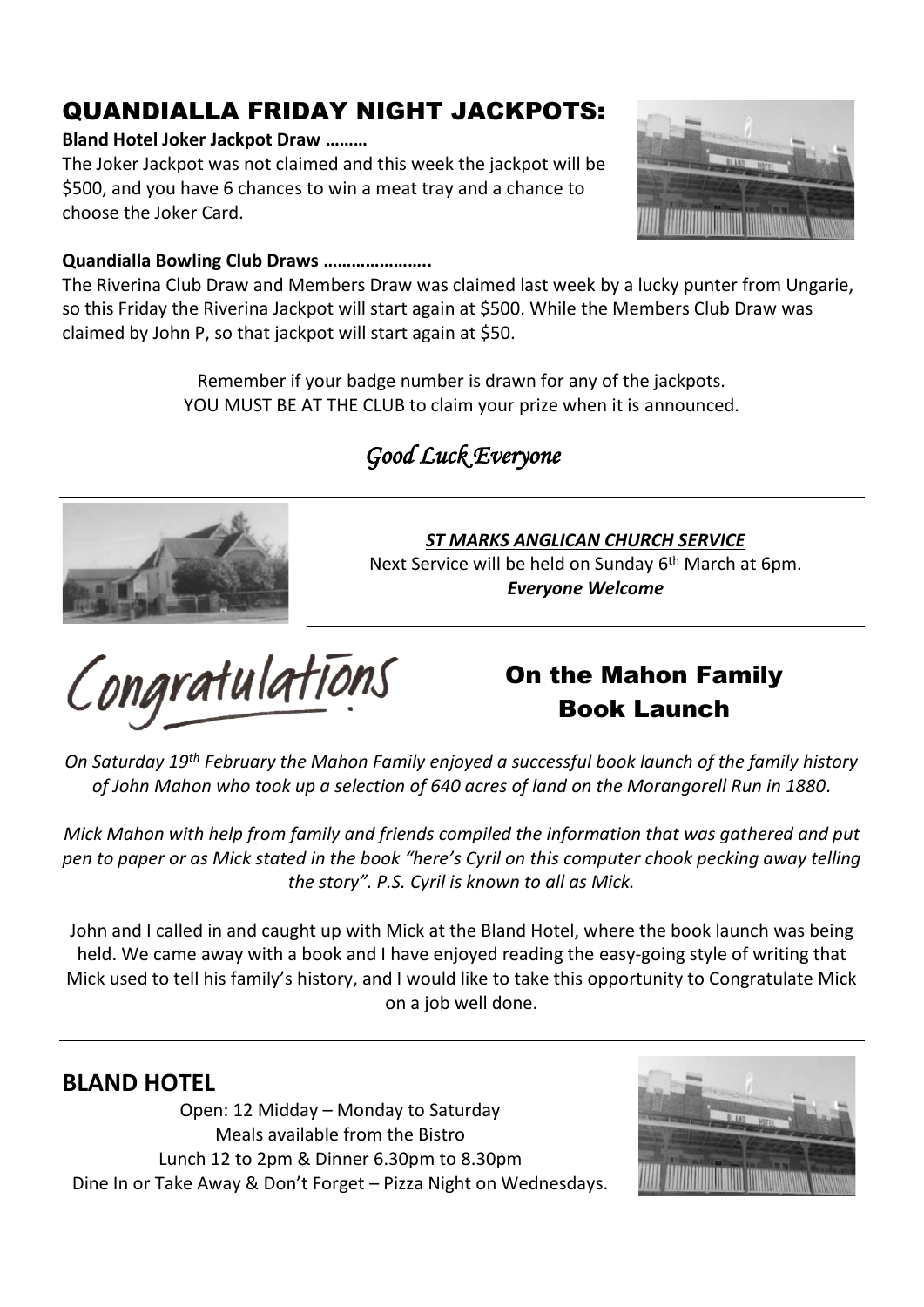## **QUANDIALLA BOWLING CLUB NEWS**

**Friday 25th February opening at 6pm** –

*Don't forget our Friday Night 12 Tray Meat Raffle and the Members Draw, Riverina Jackpot - \$500 & Members Draw - \$50*

#### **Sunday 27th February opening at 10 am**

Sunday Papers available.

### Having a Birthday in **February**

and a Member of the Quandialla Bowling Club?

Then Fill out your Birthday Voucher, available at the Bar, and drop it in the barrel on Friday 25th (last Friday of the month) before 8.00pm, when the lucky winner will be drawn. You must be in attendance to collect your birthday win. **You could win \$50.**



### **FOOTY TIPPING COMP at the BLAND HOTEL**

It's that time of year again when all the footy fans can be part of our local Tipping Comp.

Join in for a bit of fun and rivalry at the weekends. Who knows your guess could be better than the 'experts' predictions, and at the end of the season, you could be in the money.

**First round gets underway on the Thursday evening 10 th March, so get your name in soon.**

Don't Foraet...... Sarah Penfold is participating in the event "Splash the Stigma" by Batyr



Australia for youth mental health. This weekend. Sarah will be swimming a total of 10 kilometres, on the 25<sup>th</sup>, 26<sup>th</sup> and 27<sup>th</sup> February to raise funds for this worthy cause.

If you would like to donate and support Sarah in this venture, you can go online to **splashthestigma.com.au** and type Sarah Penfold in the search individuals bar and make a donation.

*Sarah would like to take this opportunity to thank you in advance as your donation will be helping batyr turn the tide on youth mental health.*

### **GROCERIES AVAILABLE in QUANDIALLA at the BLAND HOTEL**

Fresh bread 3 x week Papers – Hot coffee!!!!!! Fruit / Veg & other necessities. Best meat pies (available frozen as well) & Car and Truck Batteries & Oil.